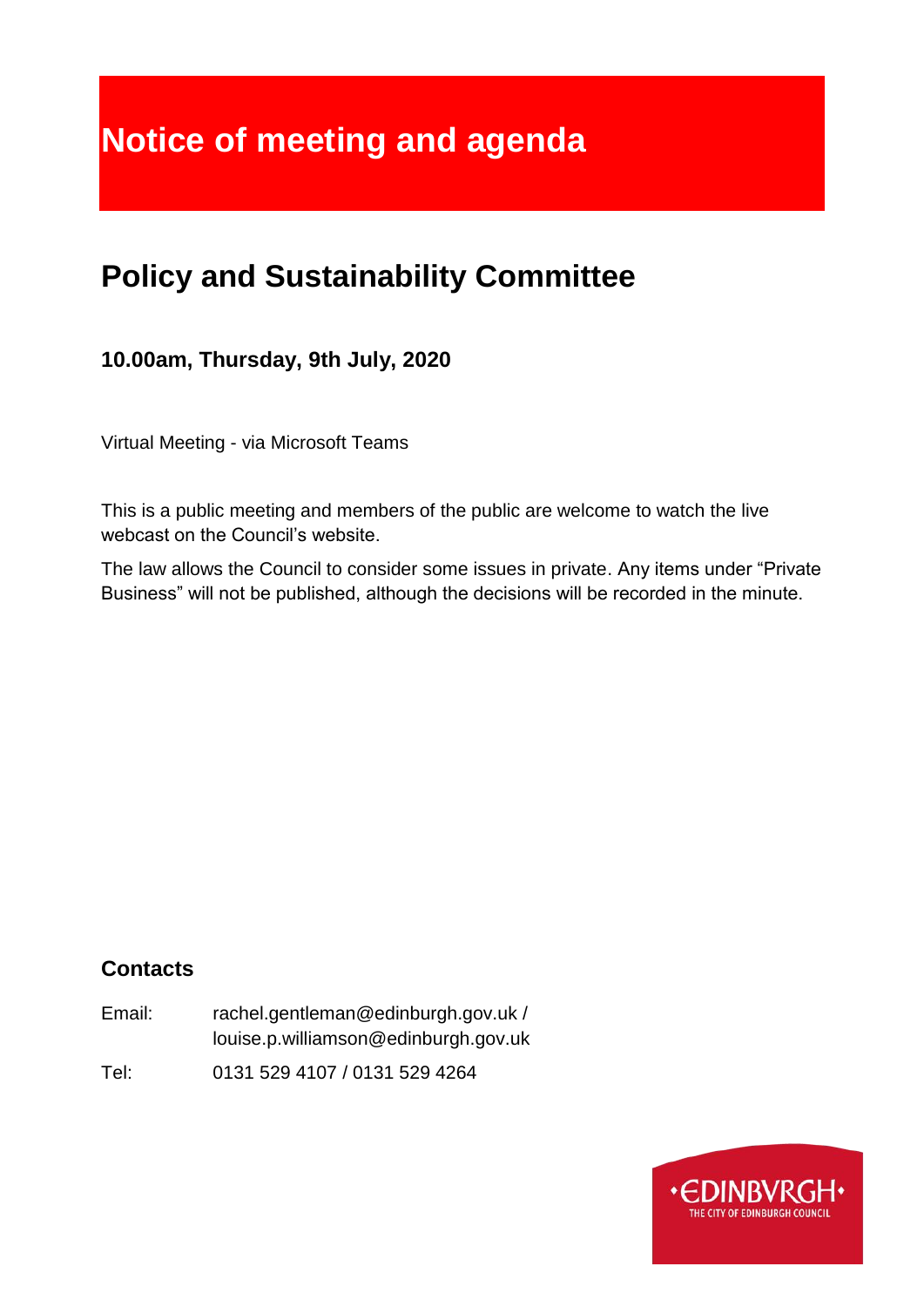### **1. Order of Business**

**1.1** Including any notices of motion and any other items of business submitted as urgent for consideration at the meeting.

### **2. Declaration of Interests**

**2.1** Members should declare any financial and non-financial interests they have in the items of business for consideration, identifying the relevant agenda item and the nature of their interest.

### **3. Deputations**

**3.1** If any

### **4. Minutes**

| 4.1                           | Minute of the Policy and Sustainability Committee of 25 June<br>2020 - submitted for approval as a correct record                    | $7 - 34$   |  |
|-------------------------------|--------------------------------------------------------------------------------------------------------------------------------------|------------|--|
| <b>5. Forward Planning</b>    |                                                                                                                                      |            |  |
| 5.1                           | Policy and Sustainability Committee – Work Programme                                                                                 | $35 - 40$  |  |
| 5.2                           | Policy and Sustainability Committee - Rolling Actions Log                                                                            | $41 - 82$  |  |
| <b>6. Executive Decisions</b> |                                                                                                                                      |            |  |
| 6.1                           | Edinburgh Climate Commission – Report by the Chief Executive<br>and presentation by the Chair of the Edinburgh Climate<br>Commission | $83 - 86$  |  |
| 6.2                           | Homelessness Services - Use of Temporary Accommodation -<br>Report by the Executive Director for Communities and Families            | $87 - 92$  |  |
| 6.3                           | Community Centres Re-opening – Report by the Executive<br><b>Director for Communities and Families</b>                               | $93 - 98$  |  |
| 6.4                           | Schools Re-opening Update – Report by the Executive Director                                                                         | $99 - 102$ |  |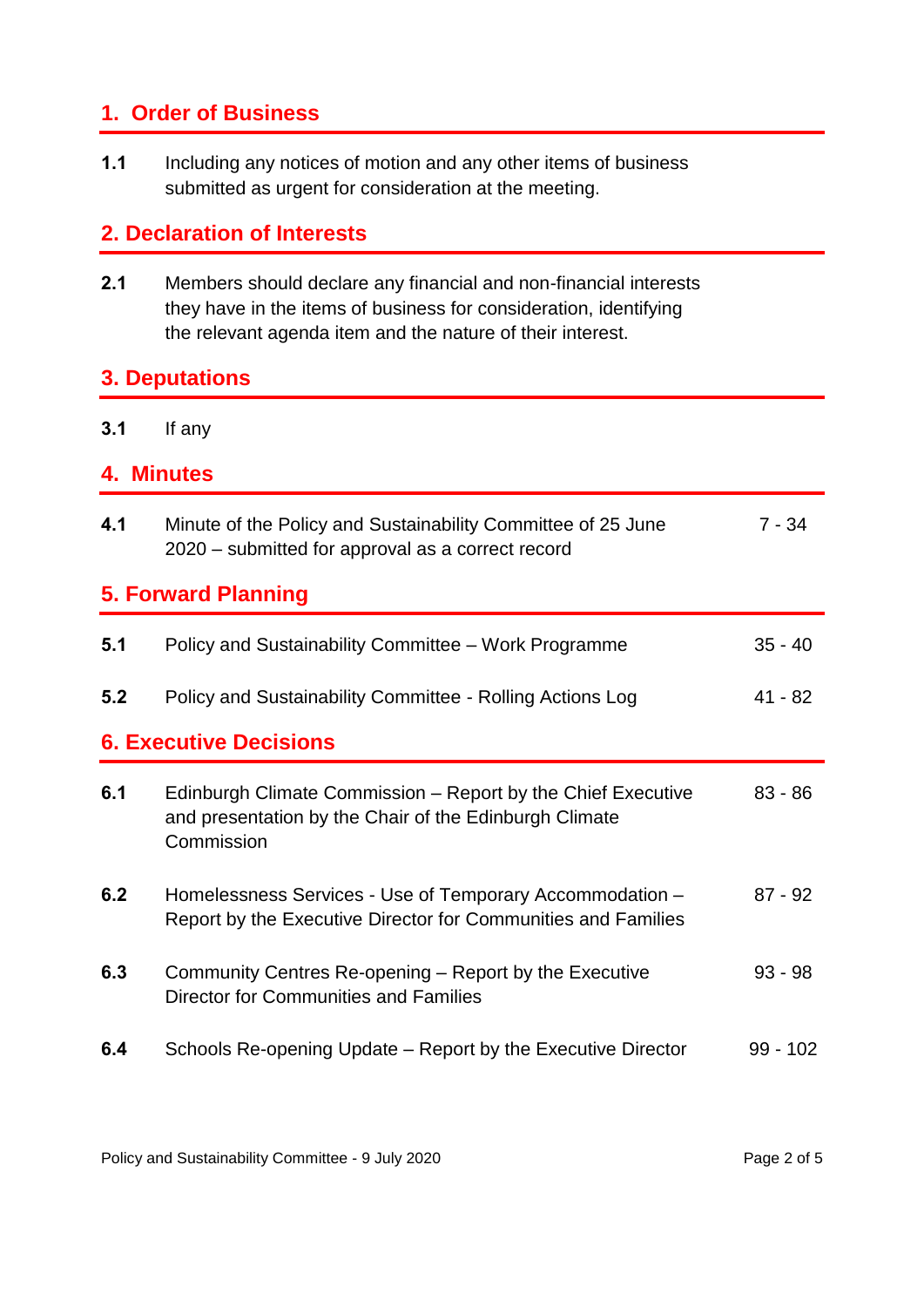for Communities and Families (Councillor Burgess has been called for this item) **6.5** Tourism and Hospitality Sector Recovery Plan – Follow Up – Report by the Executive Director of Place 103 - 126 **6.6** Cameron Toll to Edinburgh BioQuarter Active Travel Route – Report by the Executive Director of Place (Ward Councillors Burgess, Cameron, Mary Campbell, Child, Dickie, Howie, Laidlaw, Rose and Smith have been called for this item.) 127 - 198 **6.7** Trams to Newhaven: Developed Design and Commencement of Statutory Procedures for Traffic Regulation Orders – Report by the Executive Director of Place (Ward Councillors Bird, Booth, Jim Campbell, Doran, Gordon, McNeese-Mechan, Miller, Mowat, Munro, Rae and Ritchie have been called for this item.) 199 - 204 **6.8** Re-opening of Public Conveniences – Report by the Executive Director of Place (Ward Councillors Burgess, Mary Campbell, Child, Dickie, Dixon, Doran, Fullerton, Graczyk, Laidlaw, Lang, Miller, Mowat, Rose, Neil Ross, Watt, Work and Young have been called for this item.) 205 - 216 **6.9** Transport Infrastructure Investment – Capital Delivery Priorities for 2020/21 – Report by the Executive Director of Place 217 - 236 **6.10** Reform of Transport Arm's Length External Organisations – Report by the Executive Director of Place 237 - 246 **6.11** Waiver Extension - Salary Sacrifice Car Benefit Scheme – Report by the Executive Director of Resources 247 - 250 **6.12** Award of Security Services Contract – Report by the Executive Director of Resources 251 - 256 **7. Routine Decisions**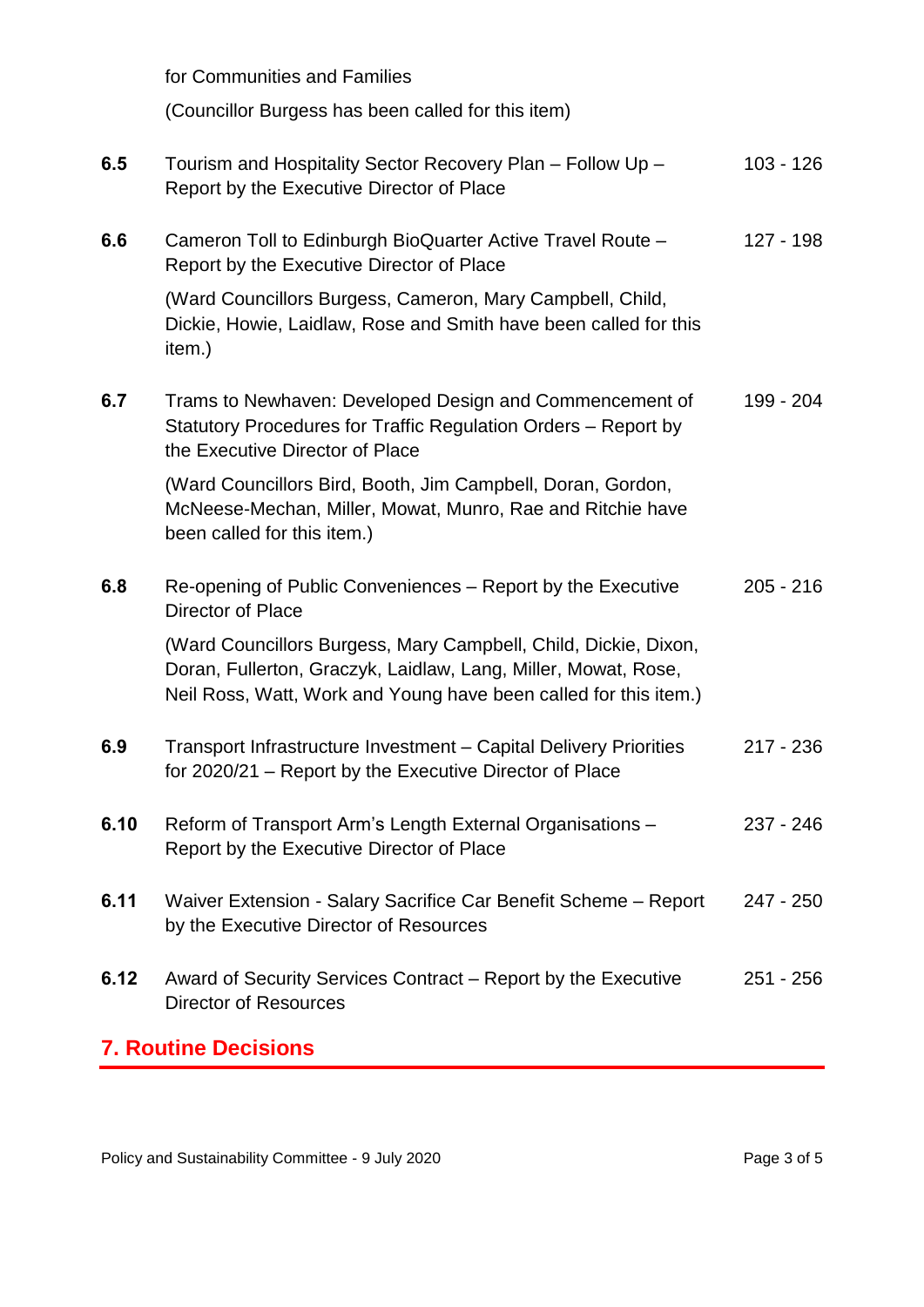| 7.1 | COVID-19 Impact on Council Procurement Activity – Report by<br>the Executive Director of Resources                                                                      | $257 - 262$ |
|-----|-------------------------------------------------------------------------------------------------------------------------------------------------------------------------|-------------|
| 7.2 | Framework Adoption and Contract Awards for the Supply of<br>Natural Gas and Supply of Water and Waste Water Services -<br>Report by the Executive Director of Resources | $263 - 268$ |
| 7.3 | New Mart Road, Edinburgh - Proposed New Lease Restructure -<br>Report by the Executive Director of Resources                                                            | $269 - 272$ |
|     | (Ward Councillors Corbett, Johnston and Key have been called<br>for this item.)                                                                                         |             |

### **8. Motions**

**8.1** If any

### **Laurence Rockey**

Head of Strategy and Communications

### **Committee Members**

Councillors Councillor Adam McVey (Convener), Councillor Cammy Day (Vice-Convener), Councillor Robert Aldridge, Councillor Kate Campbell, Councillor Nick Cook, Councillor Neil Gardiner, Councillor Gillian Gloyer, Councillor Graham Hutchison, Councillor Lesley Macinnes, Councillor John McLellan, Councillor Melanie Main, Councillor Ian Perry, Councillor Alasdair Rankin, Councillor Alex Staniforth, Councillor Susan Webber, Councillor Donald Wilson and Councillor Iain Whyte

### **Information about the Policy and Sustainability Committee**

The Policy and Sustainability Committee consists of 17 Councillors and is appointed by the City of Edinburgh Council. The Policy and Sustainability Committee usually meets in the Dean of Guild Court Room in the City Chambers on the High Street in Edinburgh. There is a seated public gallery and the meeting is open to all members of the public.